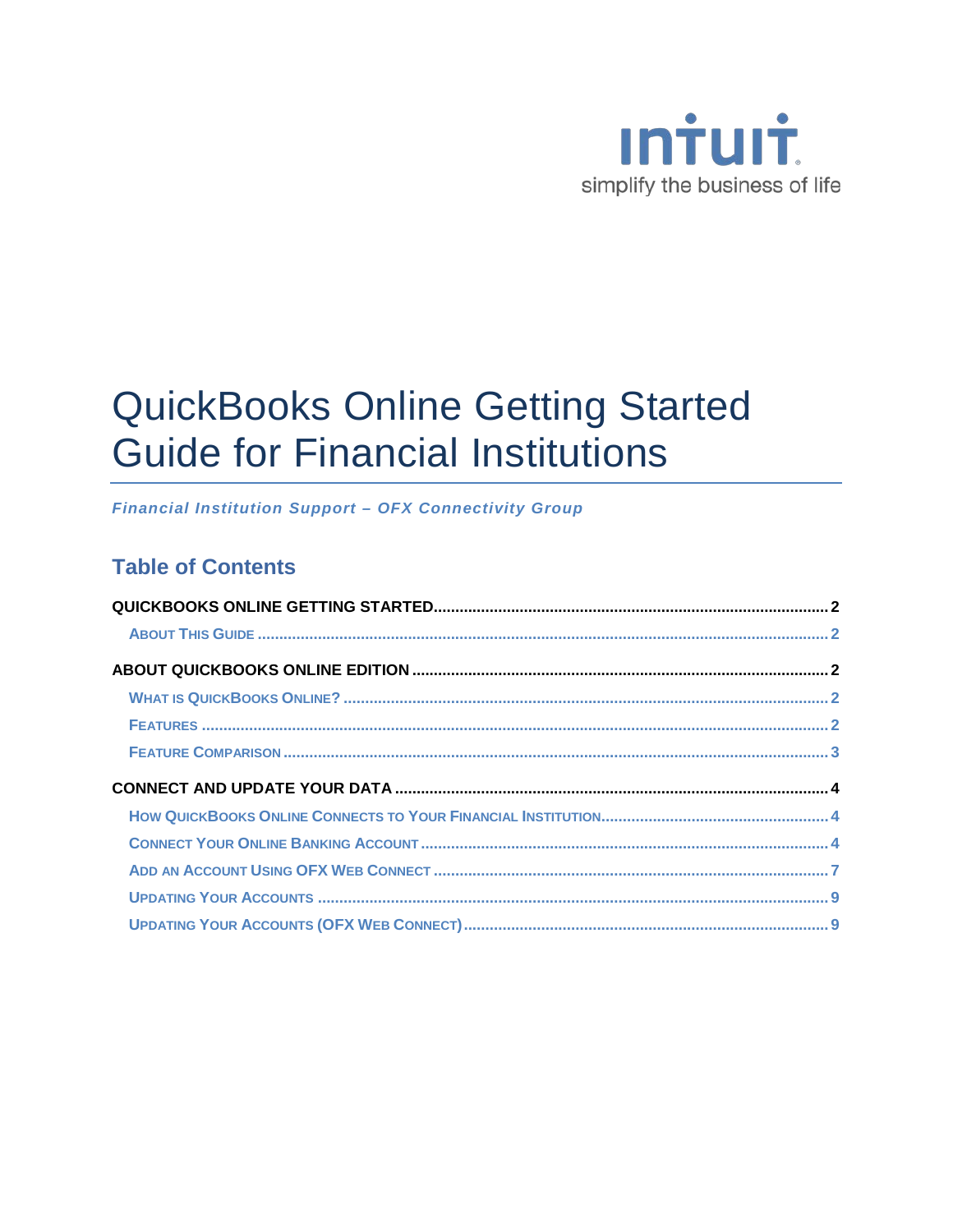## **QuickBooks Online Getting Started**

#### *Thank you for choosing QuickBooks Online!*

#### **About This Guide**

This guide is designed to help you get started with QuickBooks Online Edition (QBO) as quickly as possible. You'll learn:

- What is QuickBooks Online?
- QuickBooks Online features compared to QuickBooks for Desktop.
- How to connect QuickBooks Online to your online bank account.
- How to update accounts.

### **About QuickBooks Online Edition**

### **What is QuickBooks Online?**

QuickBooks Online is a subscription-based, web-only version of QuickBooks that helps small business owners manage their business finances in one easy-to-use place.

#### **Features**

- No more data entry: After you connect your bank account, QuickBooks Online downloads transactions automatically.
- No more pile-ups: QuickBooks Online learns your categorizations and reconciles transactions for you.
- No more manual backups: Never worry about saving your file to a USB drive. QuickBooks Online is backed up automatically with bank-level security.
- Less paper to track: Take photos of receipts and use the mobile app to attach them to transactions in QuickBooks Online.
- Less on your to-do list: Schedule reports to run automatically so you don't have to worry about creating them later.
- Less stress: If you have an issue, US-based support is available to help 6am-6pm PST, Mon-Fri.

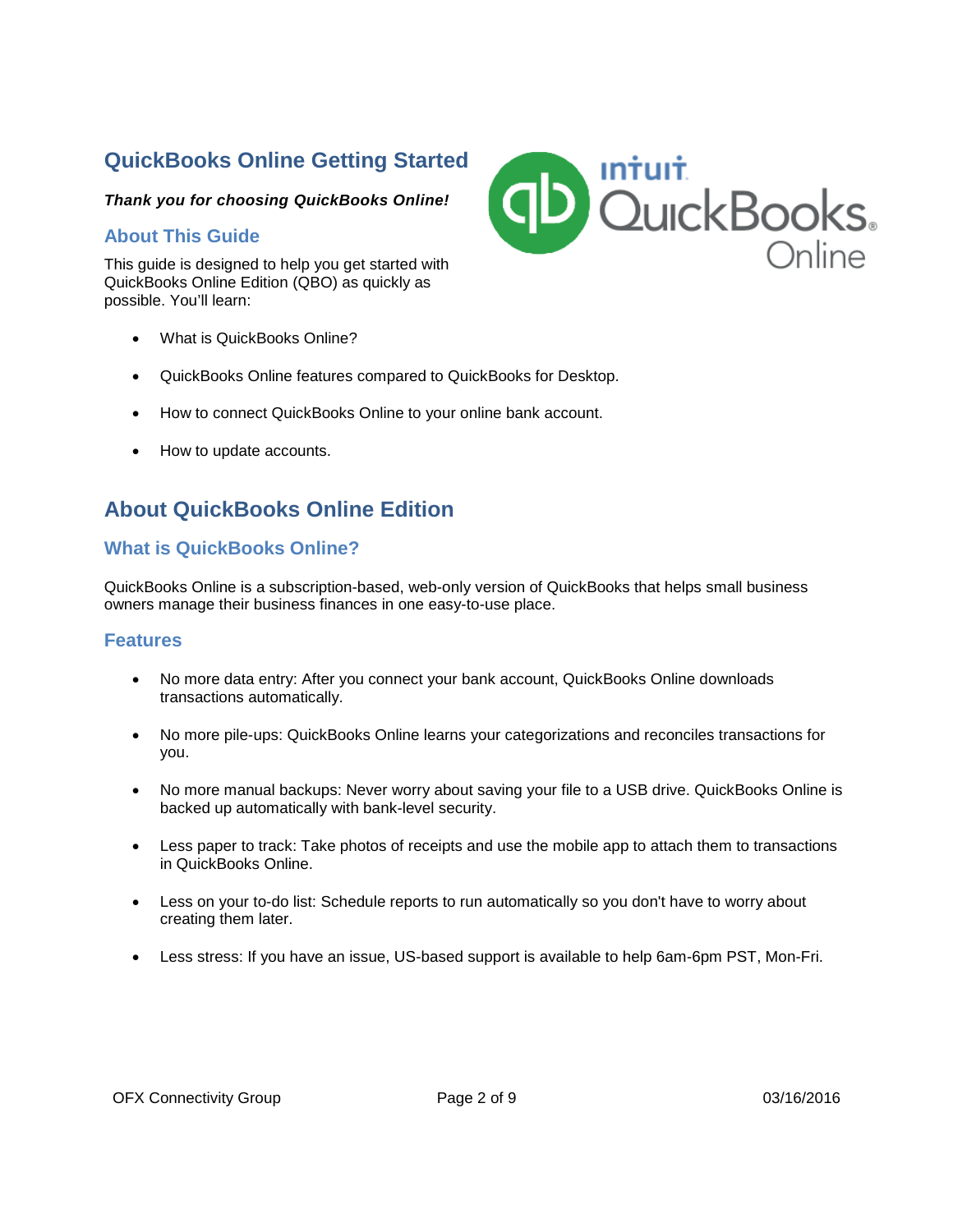## **Feature Comparison**

|                                            | <b>QuickBooks</b><br><b>Online</b> | <b>QuickBooks</b><br><b>Desktop</b> |
|--------------------------------------------|------------------------------------|-------------------------------------|
| Sales and expense tracking                 |                                    |                                     |
| Unlimited estimates and<br>invoices        |                                    |                                     |
| Integrated payroll available               |                                    |                                     |
| Integrated payment processing<br>available |                                    |                                     |
| One-click sales and tax reports            |                                    |                                     |
| Automatic transaction<br>downloading       |                                    |                                     |
| Accountant access and<br>collaboration     |                                    |                                     |
| Free mobile apps                           |                                    |                                     |
| Free US-based support                      |                                    |                                     |
| Third-party app integration                |                                    |                                     |
| Users included                             | Up to 5 users                      | 1 user                              |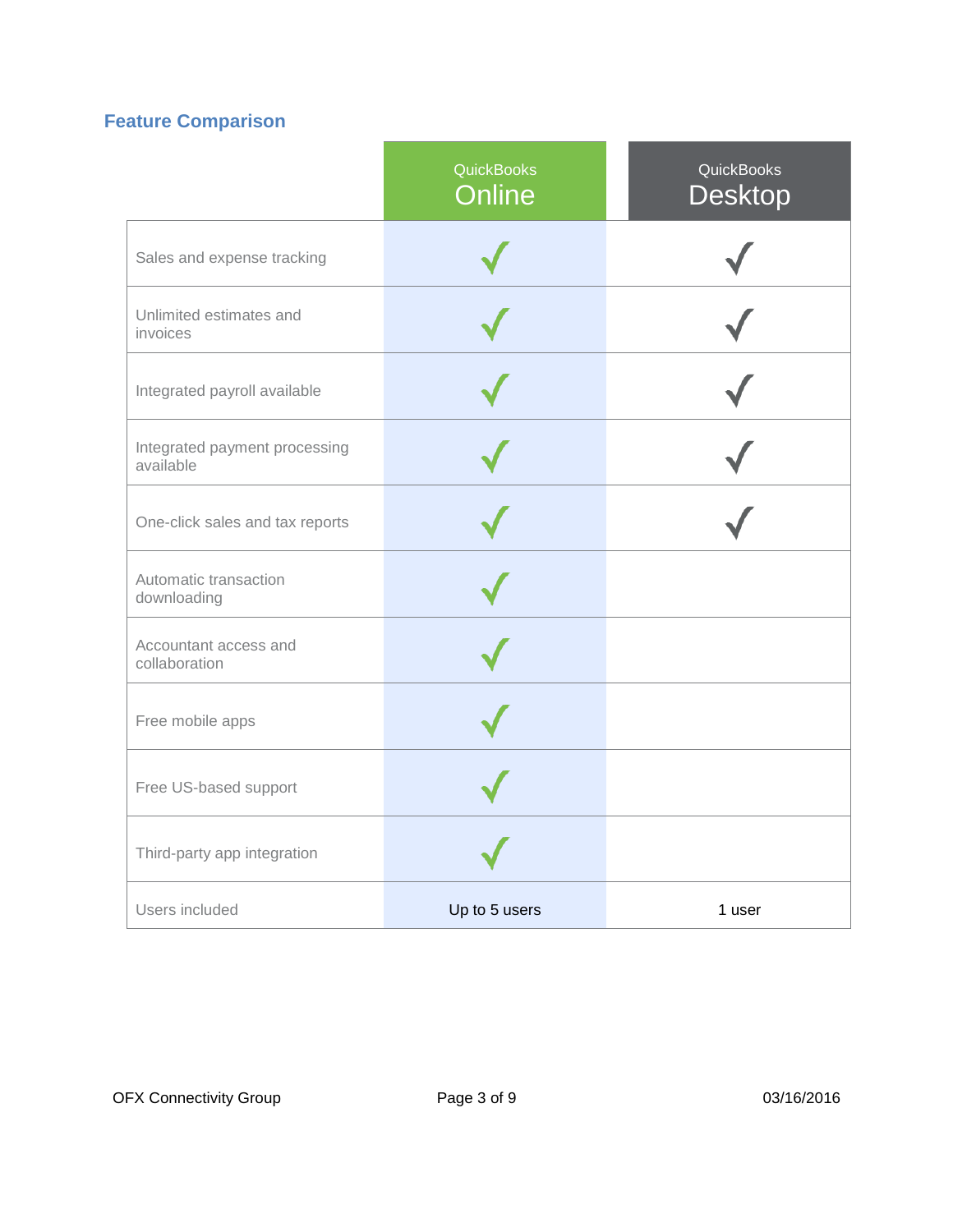### **Connect and Update Your Data**

#### **How QuickBooks Online Connects to Your Financial Institution**

QuickBooks Online connects to your financial institution by using your account information with your financial institution's website. If you prefer to manually update your accounts and transaction data, QuickBooks Online also supports OFX Web Connect as set up and update your bank accounts.

### **Connect Your Online Banking Account**

- 1. Open a web browser and log in to QuickBooks Online at quickbooks.intuit.com.
- 2. In the Home screen in the Bank accounts section, click **Connect an account**.

|                      | Classic QBO Plus   |  |
|----------------------|--------------------|--|
| <b>Bank accounts</b> |                    |  |
|                      | Connect an account |  |
| <b>Credit Card</b>   |                    |  |

3. Enter your financial institution's name or online banking website URL in the Search field. Then press Return or click Search. Search is the little magnifying glass icon you see at the right of the entry field.

| Add an account                                                 |                            |
|----------------------------------------------------------------|----------------------------|
| Import transactions from your bank or credit card.             |                            |
| Enter your bank URL                                            | Search global banks<br>OFF |
| Examples: Bank of America, http://www.chase.com, or Chase Bank |                            |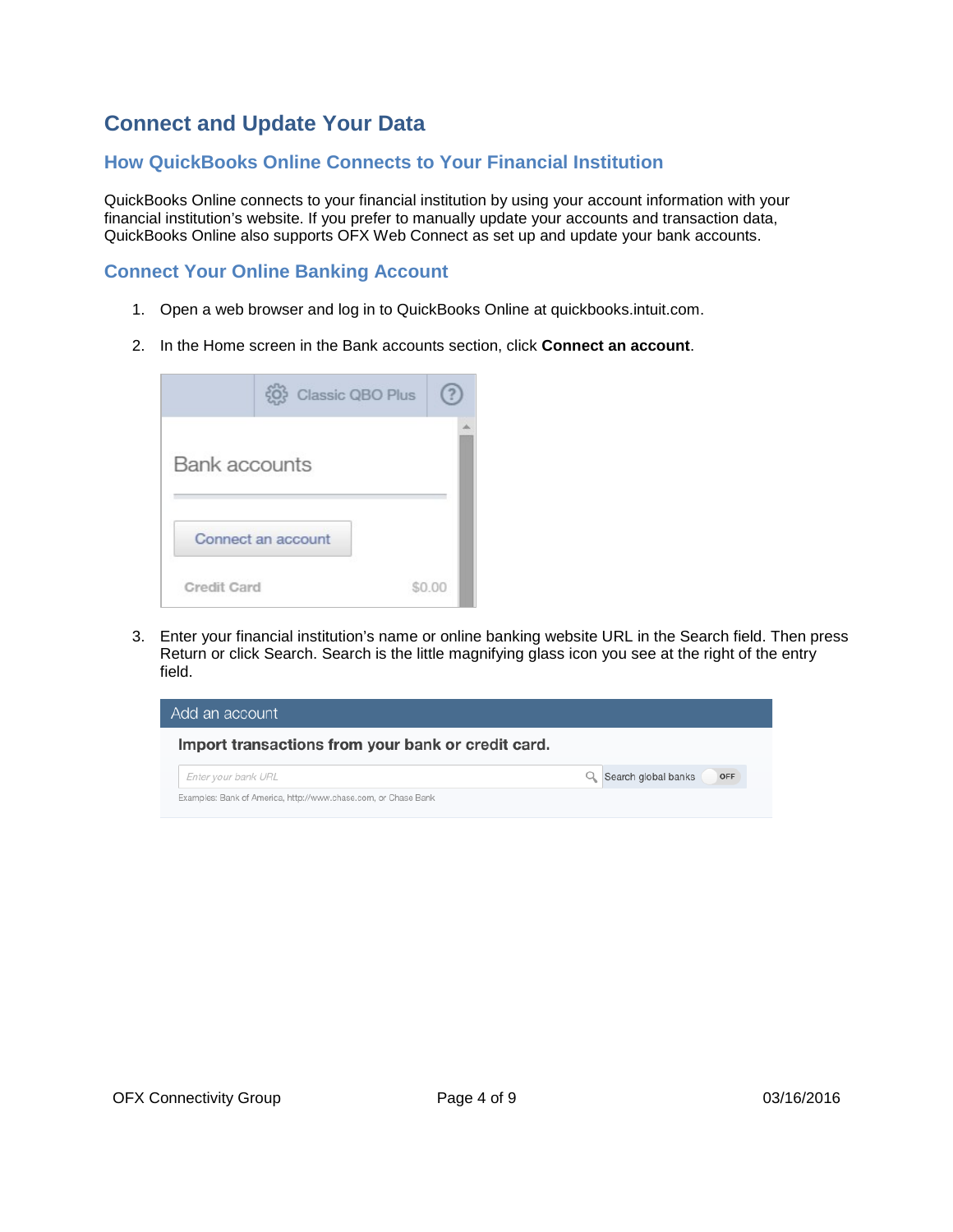4. QuickBooks Online will now display a list with the search results. In this example, we typed "First Bank," and this is the filtered list.



5. Click your financial institution in the results list. You will see the login window for your financial institution.

| Add an account              |                |
|-----------------------------|----------------|
|                             |                |
|                             |                |
|                             |                |
|                             |                |
| <b>Username</b><br>for your |                |
|                             |                |
|                             |                |
| Password                    |                |
| for your                    | account        |
|                             |                |
|                             |                |
|                             |                |
| Log In                      | <b>Go back</b> |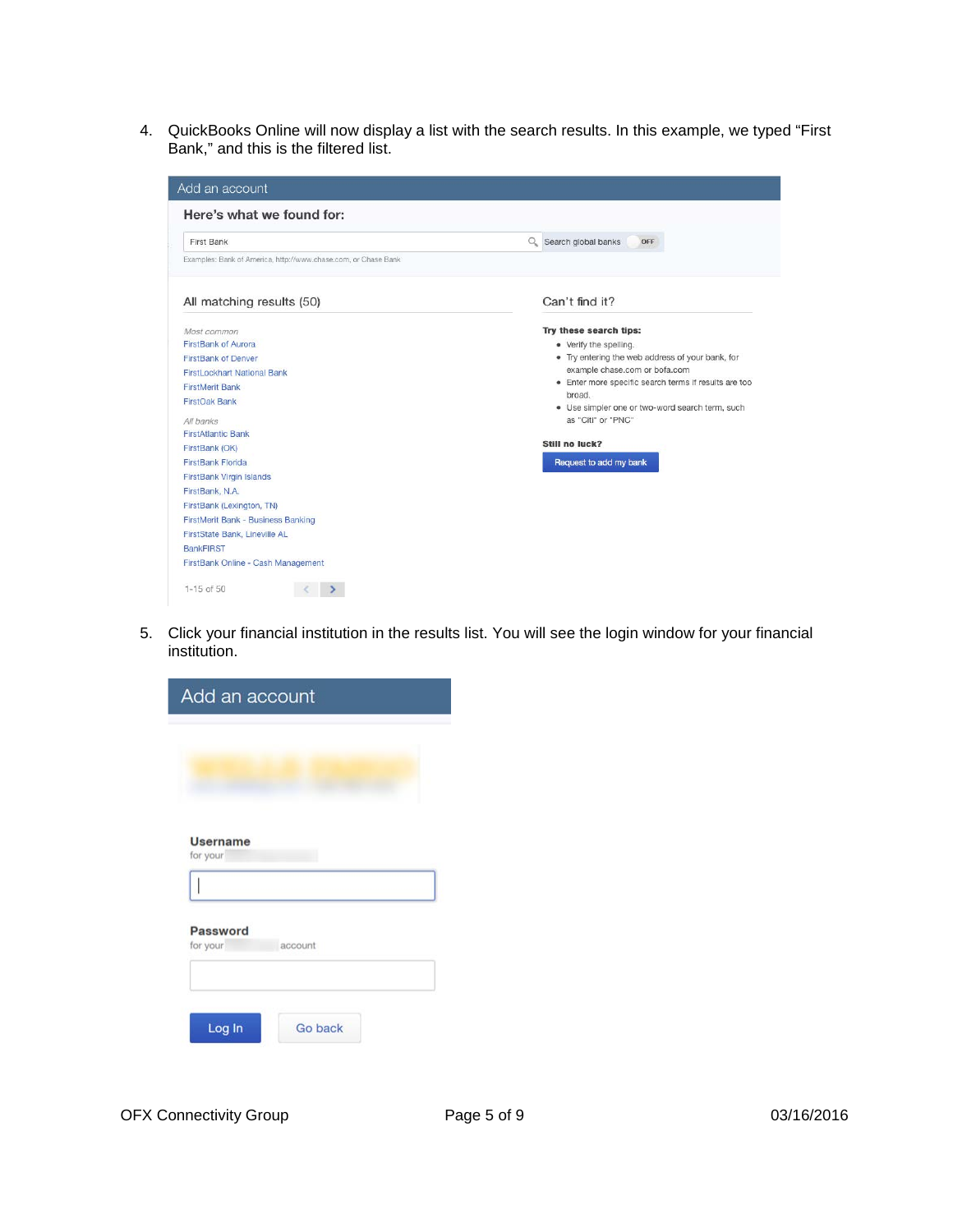6. Enter the credentials you use to access your bank's online banking, then click **Log In**.

QuickBooks will establish a secure connection with your financial institution, and show your accounts at that institution.

| Add an account                                                                         |                     |   | $\times$       |
|----------------------------------------------------------------------------------------|---------------------|---|----------------|
| Select the accounts you want to connect.                                               |                     |   |                |
|                                                                                        |                     |   |                |
|                                                                                        |                     |   |                |
| 1. Choose a QuickBooks Account for each account you're connecting                      |                     |   |                |
| 2. Click Connect to download up to 90 days of transactions. Need a shorter date range? |                     |   |                |
| ACCOUNT NAME                                                                           | QUICKBOOKS ACCOUNT- |   | <b>BALANCE</b> |
| WAY2SAVE® CHECKING (XXXXXX 7792)                                                       | Enter Text          | ٠ |                |
|                                                                                        |                     |   | 416.25         |
| WAY2SAVE® SAVINGS (XXXXXX 6355)                                                        | Enter Text          | ٠ | 38.27          |
| PLATINUM CARD 0000000000000000 6909)                                                   | Enter Text          | ٠ | $-821.91$      |
| PLATINUM CARD (00000000000000000 2120)                                                 | Enter Text          | ۰ | $-463.08$      |
|                                                                                        |                     |   |                |

7. Select the accounts you want to download, and assign them an account type.

|   | Add an account                                                                                                                                              |                    |           | ×              |
|---|-------------------------------------------------------------------------------------------------------------------------------------------------------------|--------------------|-----------|----------------|
|   | Select the accounts you want to connect.                                                                                                                    |                    |           |                |
|   |                                                                                                                                                             |                    |           |                |
|   |                                                                                                                                                             |                    |           |                |
|   | 1. Choose a QuickBooks Account for each account you're connecting<br>2. Click Connect to download up to 90 days of transactions. Need a shorter date range? |                    |           |                |
|   |                                                                                                                                                             |                    |           |                |
|   | ACCOUNT NAME                                                                                                                                                | QUICKBOOKS ACCOUNT |           | <b>BALANCE</b> |
| ✓ | WAY2SAVE® CHECKING (XXXXXX 7792)                                                                                                                            | Checking           | $\bullet$ | 416.25         |
|   |                                                                                                                                                             |                    |           |                |
|   | WAY2SAVE® SAVINGS (XXXXXX 6355)                                                                                                                             | Enter Text         | ÷         | 38.27          |
|   | PLATINUM CARD (XXXXXXXXXXXXXXXXX 6909)                                                                                                                      | Enter Text         | ٠         | $-821.91$      |
|   | PLATINUM CARD (XXXXXXXXXXXXXXXXXXXXX)                                                                                                                       | Enter Text         | ٠         | $-463.08$      |
|   |                                                                                                                                                             |                    |           |                |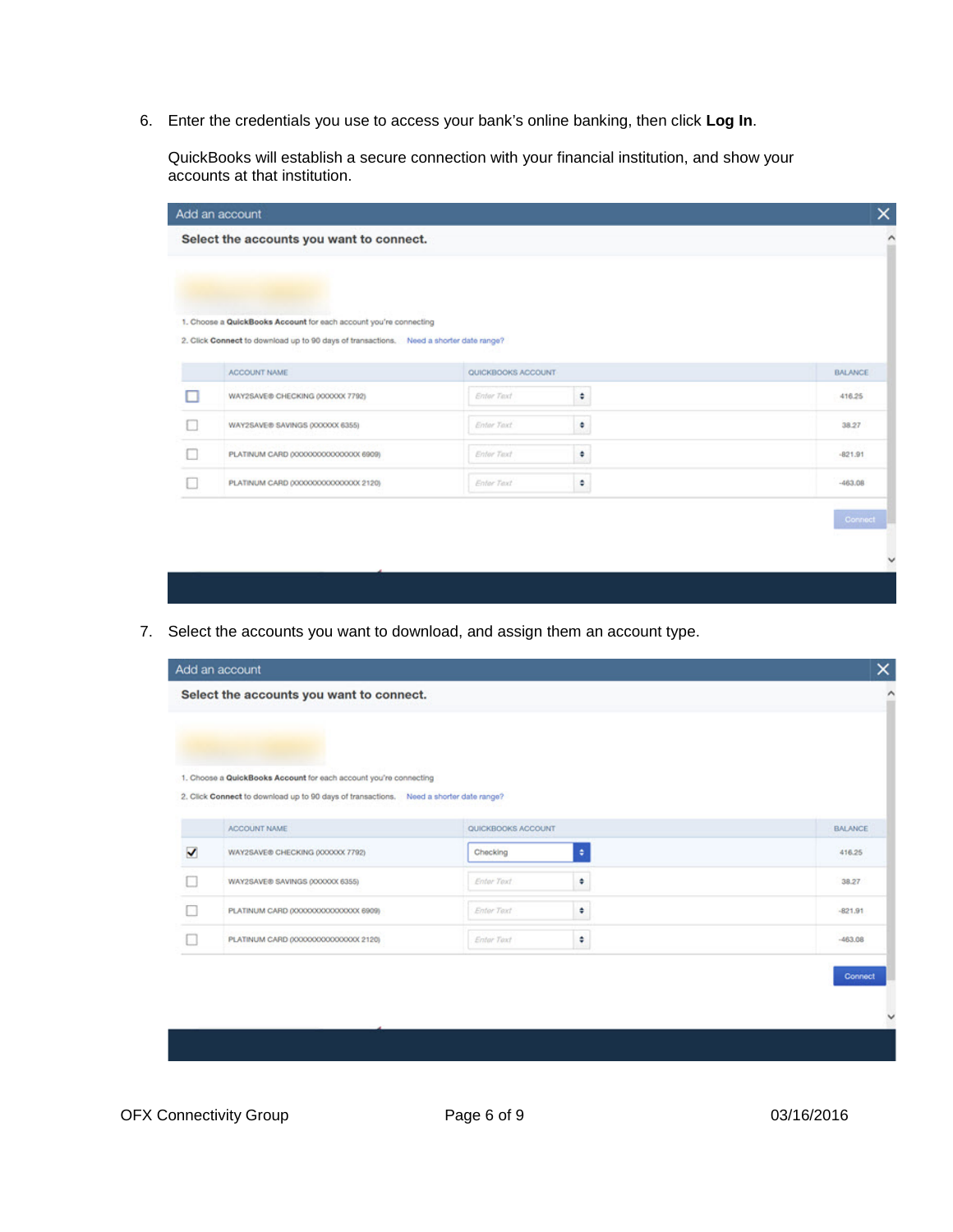8. After you have chosen your accounts and assigned them a type, click **Connect** to complete the account setup.

### **Add an Account Using OFX Web Connect**

If you do not want accounts to update automatically, you can use an OFX Web Connect file to configure QuickBooks Online. Follow these steps:

- 1. Log into your financial institution's website.
- 2. Download a Web Connect file for the account you are trying to set up.
- 3. If you are given a choice for your download format, choose "QuickBooks Web Connect (\*.QBO)" and save the file to your computer.
- 4. After you download the Web Connect file, open a new browser window and log into QuickBooks Online.
- 5. On the sidebar menu, go to **Transactions > Banking**.



- 6. Find the Update button on the Banking page and click on the menu arrow.
- 7. You will see 3 options. Click **File upload > Add account**.

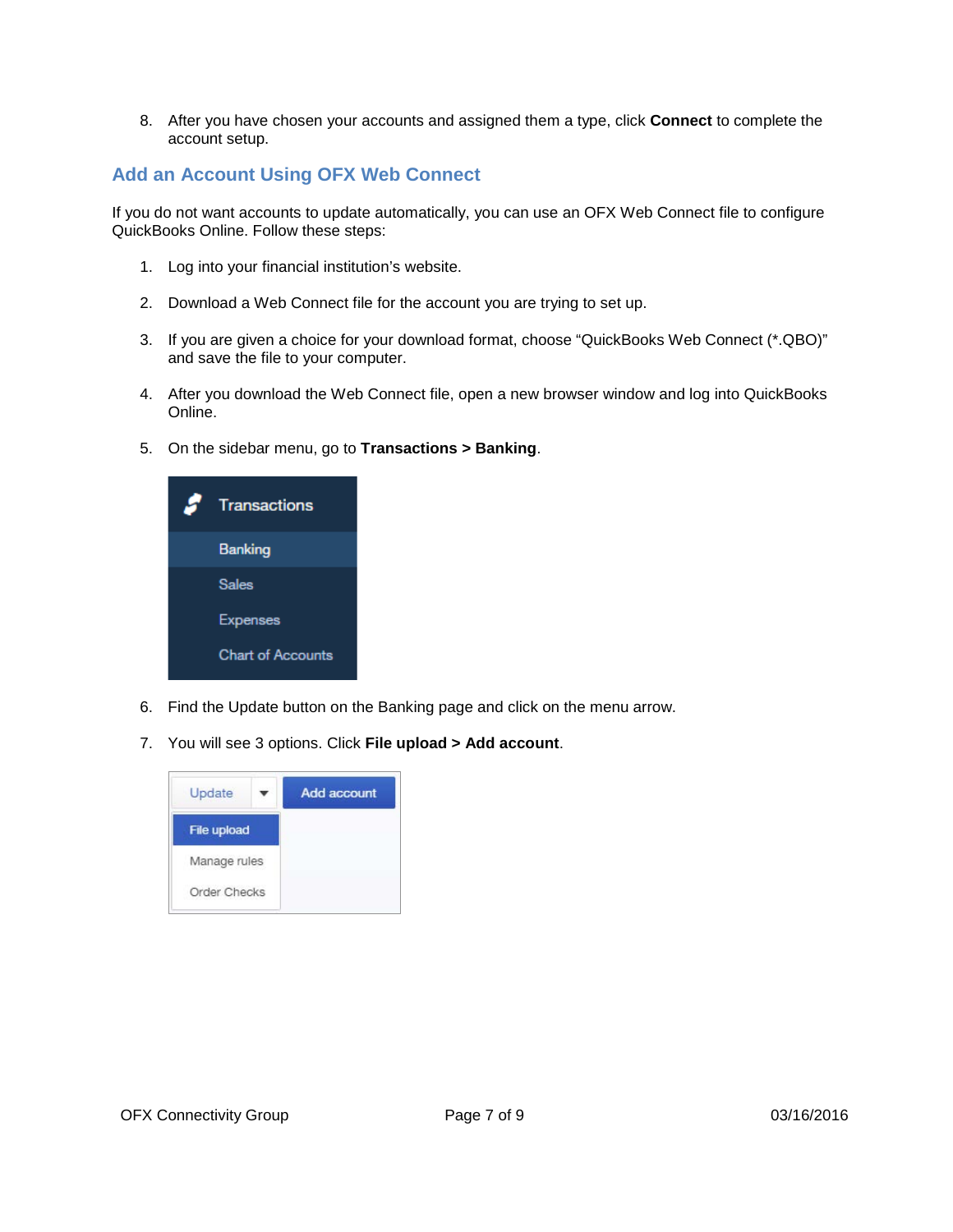8. You will see the Import bank transactions window. Click Browse, choose your downloaded Web Connect file, and click Next.



9. QuickBooks Online will prompt you to either associate an account or add a new account. Choose your option and click Next.

| Select a QuickBooks account for each bank account you want to upload<br>Bank file AccountHistory_3349 - Copy.gbo<br>$\Rightarrow$<br>QUICKBOOKS ACCOUNT<br>UPLOADED ACCOUNT. |      |
|------------------------------------------------------------------------------------------------------------------------------------------------------------------------------|------|
|                                                                                                                                                                              |      |
|                                                                                                                                                                              |      |
| Luana Savings Bank<br>Luana Bank<br>٠                                                                                                                                        |      |
| 9865<br>Checking                                                                                                                                                             |      |
| 2014-08-18 - 2014-08-25                                                                                                                                                      |      |
| Choose                                                                                                                                                                       |      |
| Account                                                                                                                                                                      |      |
|                                                                                                                                                                              |      |
|                                                                                                                                                                              |      |
|                                                                                                                                                                              |      |
| Back<br>Cancel                                                                                                                                                               | Next |

QuickBooks will import the Web Connect file and create your account.